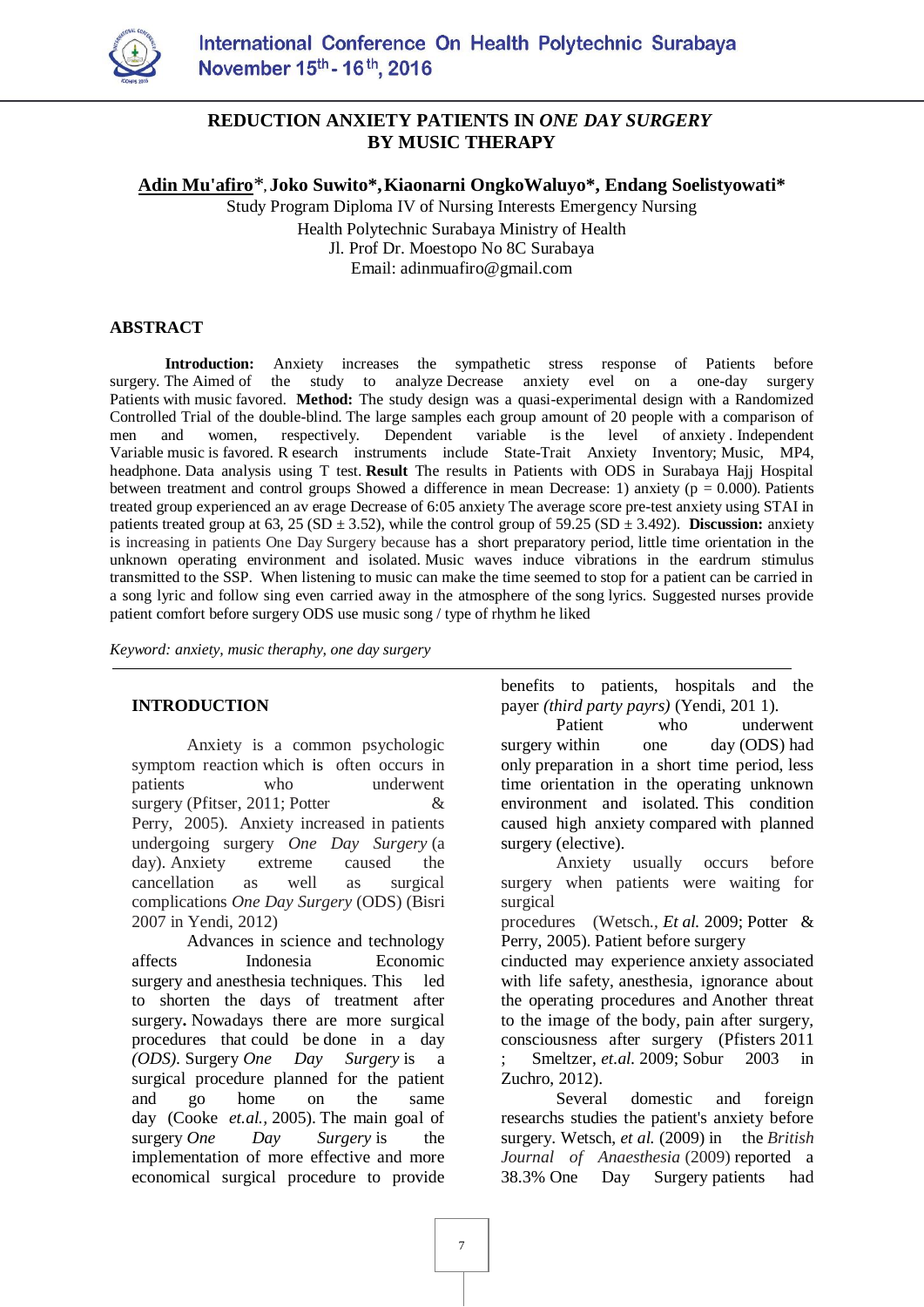

anxiety before surgery. Pfister (2011) reported a total of 91% of patients experience anxiety before surgery.

Anxiety *(an xiety)* is an unpleasant fear and can not be justified is often accompanied by physiological symptoms, perceived by the patient preoperative (Smeltzer et al, 2009). Research shows that anxiety affects both physical and psychological. (Leach *et al.* 2000). Anxiety also increase sympathetic stress response resulting in hypertension, tachycardia, myocad infarction, hyperventilation and panic. Response worried that a prolonged effect on anesthesia and surgery so that the operation can not be done. The final result of the operation depends on the patient's condition before surgery (Yendi,2011). Therefore

nurses as the one who are directly involved to prepares patient mental and physical needs before surgery.

Nurses can apply the *theory of Katherine Kolcaba comfort* in providing comfort patients needed, before one day surgery occured. Nurses can perform compliance to the integrity of convenience *(Relief)* psychospiritual Patients

were included to avoid anxiety, improve physiological parameters including blood pressure and pulse before surgery (Kolcaba, 2011; Wolf, 2011). Theref ore, it can reduce the cancellation as well as outpatient surgical complications.

Many studies on the use of music as an intervention has been performed in a wide variety of order hospitals (oncology, o b stetri, dentistry, gynecology, pediatrics) has been studied since the 1990s.Research Cooke et.al. (2005) in Australia and Ni, et.al (2011) in Taiwan reported that music interventions may reduce the patient's anxiety before surgery and improve physiological parameters.

Mc Caffery (1990) in Cooke *et al.* (2005) argued that the music is one of the most effective techniques of sensory distractions that can promote relaxation. Music is a universal language for people who are very effective in the treatment. One Day Surgery patients can

do themselves and choosing favored music while waiting for surgery.

The theoretical basis for music as justified by Thaut (1990) that hearing stimulation by the music as mediating perceptual response. Music increases feelings of physical and relaxation. The feeling of tension, palpitations often appear while waiting for the operation in the preparation room. Patients can eliminate feelings of tension, anxiety and fear by refocusing attention by listening to music so that the relaxation response meningk at.

Operation quickly and simply aimed at minimizing tension but very little attention to patients stress response before *One Day Surgery* (Wetsch, *et al.* 2009).

The general objective of this research is to analyze One Day Surgery patient anxiety and pain reduction at Hajj Hospital of Surabaya. Special objective of this research is to analyze One Day Surgery patient anxiety and pain reduction.

Research Benefits: 1) For a service institution, this research acts as input additional intervention in the fixed procedure which had to be done nurses in patients undergoing outpatient surgery and One Day Surgery based on facts (evidence based). And to improve the quality of patient care can improve patient satisfaction in the health care institution; 2) for patients provide peace and reduce anxiety, blood pressure, pulse and pain scale in preparation for the *one-day Surgery*

# **RESEARCH METHOD**

This type of research is a quasiexperimental design was Randomized Controlled Trial with single blind.

The population is all adult patients undergoing surgery One Day Surgery at Hospital Haji Surabaya. Total population an average of 20 people per month. The samples are mostly adult patients undergoing surgery One Day Surgery. Sample

research in the group into intervention and control groups. Sampling using inclusion sample criteria as follows: Ages 18-60 years, ASA I-III, The whole surgical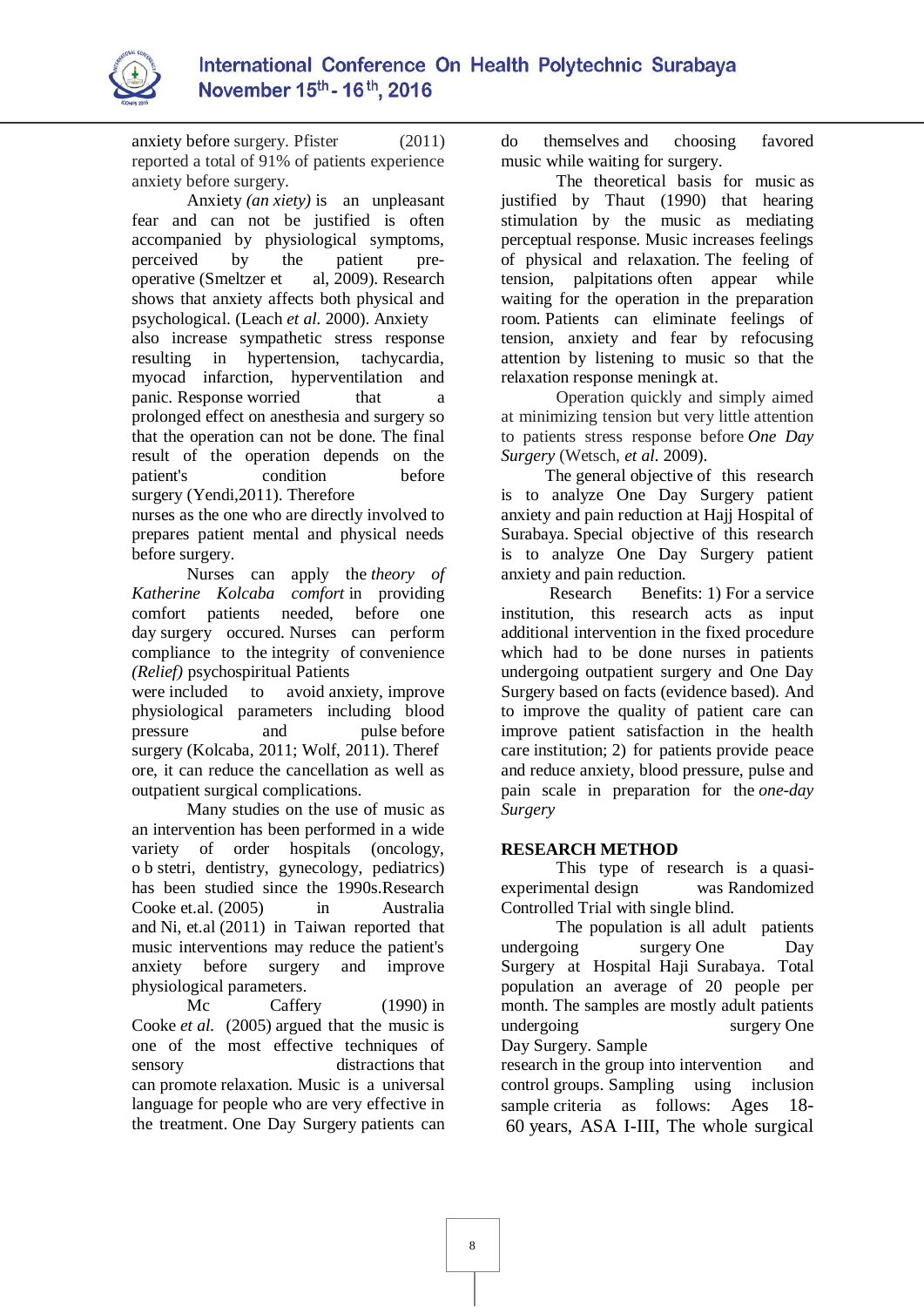

procedure *One Day Surgery:* 1) Patients who underwent surgery in and out on the same day; 2) All types of anesthesia (local, regional, and general); 3) Patients can read and write

Large samples were taken based on previous research as much as 40 patient, each group of 2 0 votes with the number of men and women in each group in the amount of a balanced (equal).

Dependent Variable research was *One Day Surgery* Anxiety *patients.* Variables Independent research was the most favored songs.

The research instruments used were:

- 1. Anxiety Data Measurement using standard questionnaires / standards ie *T he State-Trait Anxiety Inventory (STAI) Form Y* translated into Indonesian (Wetsch, *et al.,* 2009).
- 2. H eadphone
- 3. Mp4 in a volume of 12 to 14
- 4. Music that contains soundtrack patients

Music provided to patients set as follows:

- 1. type of music (genre) have been selected according to the type of songs and singer who hits today.
- 2. Each song / music used in though using a computer program for LINUK *Auda city.*
- 3. Songs in the frequency of 44100 Hz, 32 bit float rhythm, intensity / audible -69 to  $-10$  db (average  $-24$  dB)
- 4. Tools: Free Open Source Software For Gnu / Linux "Audacity"

Data collected through the following ways: Grouping of samples according to the criteria in the control group and the treatment by the research assistants who have been trained : 1) In the treatment group s Meanwhile, before induction of anesthesia performed measurements of anxiety and pain level to 1 before surgery; 2) The intervention group was asked to choose the type of music and songs of the most preferred based on the type of music and singers who provided the team, then asked to listen to music through headphones for 30 minutes; 3) The control group performed measurements of anxiety

and pain level to 1 before the operation and then wait for 30 minutes and treated as a routine procedure 4) Once a patient listening to music like before the surgery Measurement of anxiety

Management collected data do sorting, editing and tabulating. The data have been tabulated and then do: Normality Test variable data to be tested using the *Kolmogorov-Smirnov* test demographic characteristics between treatment and control groups using *Chi Square.* The difference decreased anxiety and pain levels in both groups using *T-test.* All of the data analysis was performed using 95% confidence level ( $\alpha$  = 0, 05)

#### **RESULT**

#### **The demographic characteristics of patients who underwent** *One Day Surgery* **(ODS)**

Research results in shown the demographic characteristics of the patients in both groups as follows:

The sex ratio of men and women in each group was the same ie 1: 1. In this study the number of male patients and women undergoing ODS in hospital Haji Surabaya in both groups was the same, respectively as many as 10 people , Results of the test of proportionality group with Fisher's exact test showed no significant gender differences in the two groups ( $p =$  $1.000 > \alpha = 0.05$ 

Most patients in the treatment group at home ODS hospital Hajj Surabaya aged 18-29 years by  $3$  to 5% (7). Most control group patients age 30-39 years is 35% (7) and the least were patients aged 60-66 years at 5% (1). Results proportionality test Chi Square test group showed no difference in age between the group treated with control (p  $= 0$ , 68 5>  $\alpha = 0.05$ ).

In most patients the treatment group had high school ODS as much as one fourth (70%), the rest is elementary education as much as 3 people (15%) and S1 as many as 2 people (10%). Patient education control group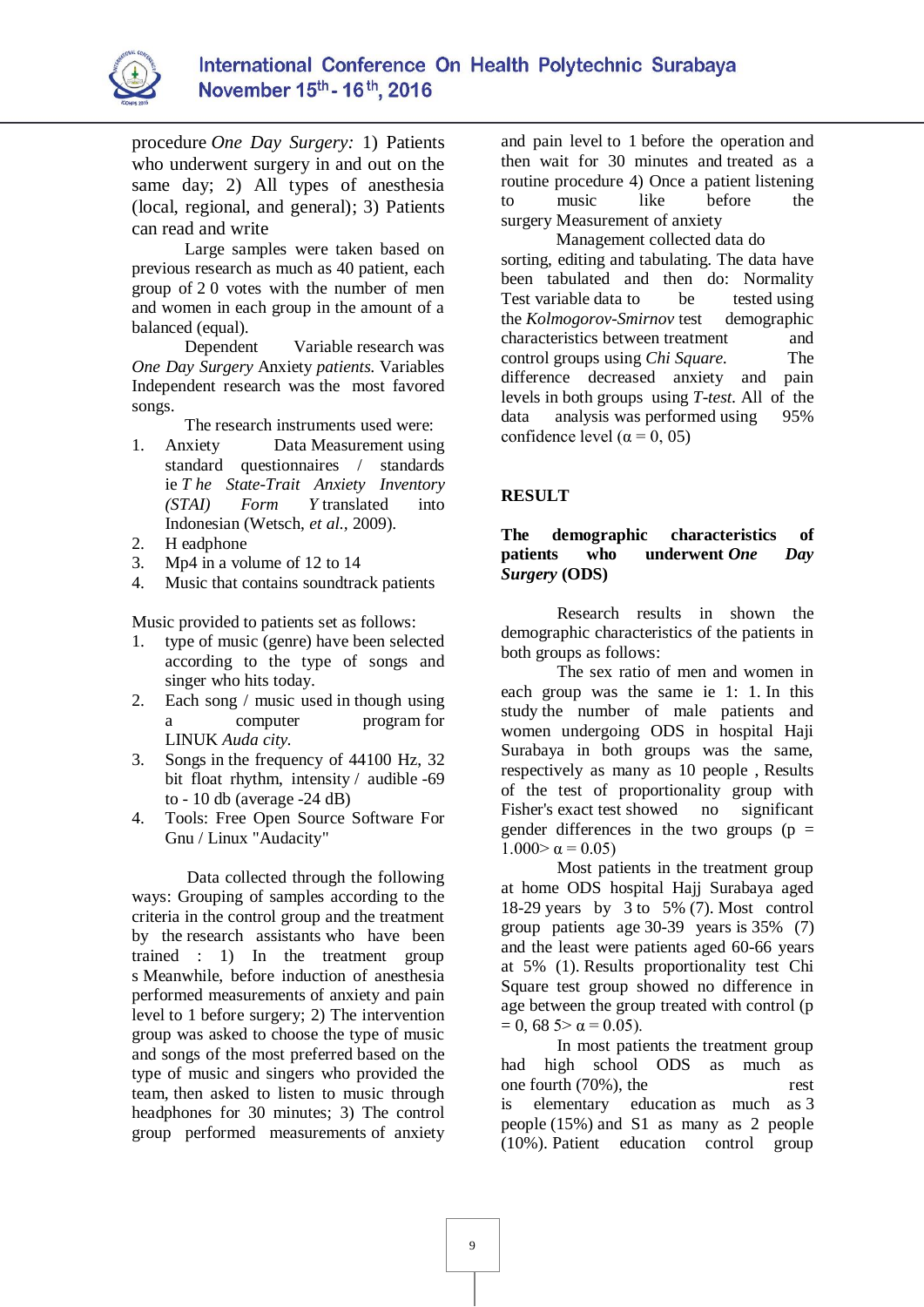

mostly an S1 many as six people (30%) and the least was S2 by 1 person (5%). Results proportionality test Chi Square test group showed no difference in educational levels between the group treated with control ( $p =$ 0.1 23>  $\alpha$  = 0.05). group treatment most patients ODS work as self-employed as many as eight people (40%). In the control group the most is not working as many as eight people (40%). Results proportionality test Chi Square test group showed no difference between the work of the group treated with control ( $p = 0.077 > \alpha = 0.05$ ).

In the intervention group of mostly acknowledgment as many as 19 people (95%) are Muslims and the rest 1 (5%) Christian / Catholics. Patients in the control group was entirely Muslim. Proportionality test results with Fisher's exact test showed no religious

.

differences between the treatment groups with the control ( $p = 1.000 > \alpha = 0.05$ ).

Research results in Table 4 indicates the highest purpose of the use of music for patient treatment and control group was aiming for a relaxation of 40% (8) and the least was for the purpose of religious activity by 1% (5). The test results showed no difference in the intended use of music between the two groups ( $p = 0.724 > \alpha$ 0.05).

Type of music preferred by the patient treatment group was the song of nostalgia Indonesia by 25%, songs campursari and new age (music band now) respectively by 20%. Patients group control of most of the most liked pop music Indonesia by 45% ( 9). The test results showed no difference in the type of music the most favored patients in both groups (p  $= 0.318 > α = 0.05$  as shown in Table 1

| variable              |                      | treatment group (n |         | Control group $(n =$ |         | P      |
|-----------------------|----------------------|--------------------|---------|----------------------|---------|--------|
|                       |                      | $= 20$             |         | 20)                  |         |        |
|                       |                      | f                  | $\%$    | $\mathbf f$          | $\%$    |        |
| Intended use Music    |                      |                    |         |                      |         |        |
| 1.                    | relax                | 8                  | 40.0    | 8                    | 40.0    | 0.7 24 |
| 2.                    | more Enjoy           | 4                  | 20, 0   | 5                    | 25.0    |        |
| 3.                    | Fill the free time   | $\overline{2}$     | 10, 0   | $\overline{4}$       | 20.0    |        |
| 4.                    | reduce stress        | 5                  | 250     | $\overline{2}$       | 10.0    |        |
| 5.                    | religious activities |                    | 5.0     |                      | 5.0     |        |
| Most preferably Genre |                      |                    |         |                      |         |        |
| 1.                    | Ca mpursari          | $\overline{4}$     | 20, 0   | $\overline{2}$       | 1, 5, 0 | 0,318  |
| 2.                    | dangdut              |                    |         | $\overline{2}$       | 1 0.0   |        |
| 3.                    | Religion Islam       |                    | 5.0     |                      | 5, 0    |        |
| 4.                    | pop Indonesian       | 3                  | 1, 5, 0 | 9                    | 45, 0   |        |
| 5.                    | Rock                 | $\overline{2}$     | 10.0    |                      | 5, 0    |        |
| 6.                    | pop West             |                    | 5.0     |                      |         |        |
| 7.                    | nostalgia Indonesian | 5                  | 25.0    | 3                    | 150     |        |
| 8.                    | Nowadays music       | 4                  | 20.0    | $\overline{2}$       | 10, 0   |        |
|                       |                      |                    |         |                      |         |        |

Table 1 Objectives user's music and music of the most preferred type of patients undergoing ODS in Hajj Hospital Surabaya

Table 2 Opinions About Music Therapy Treatment Group Provided to the Patient In Hospital Haji Surabaya ODS, from August to November 2013

| opinion patient                            | $\%$ |
|--------------------------------------------|------|
| Happy and fit to listen to songs are given |      |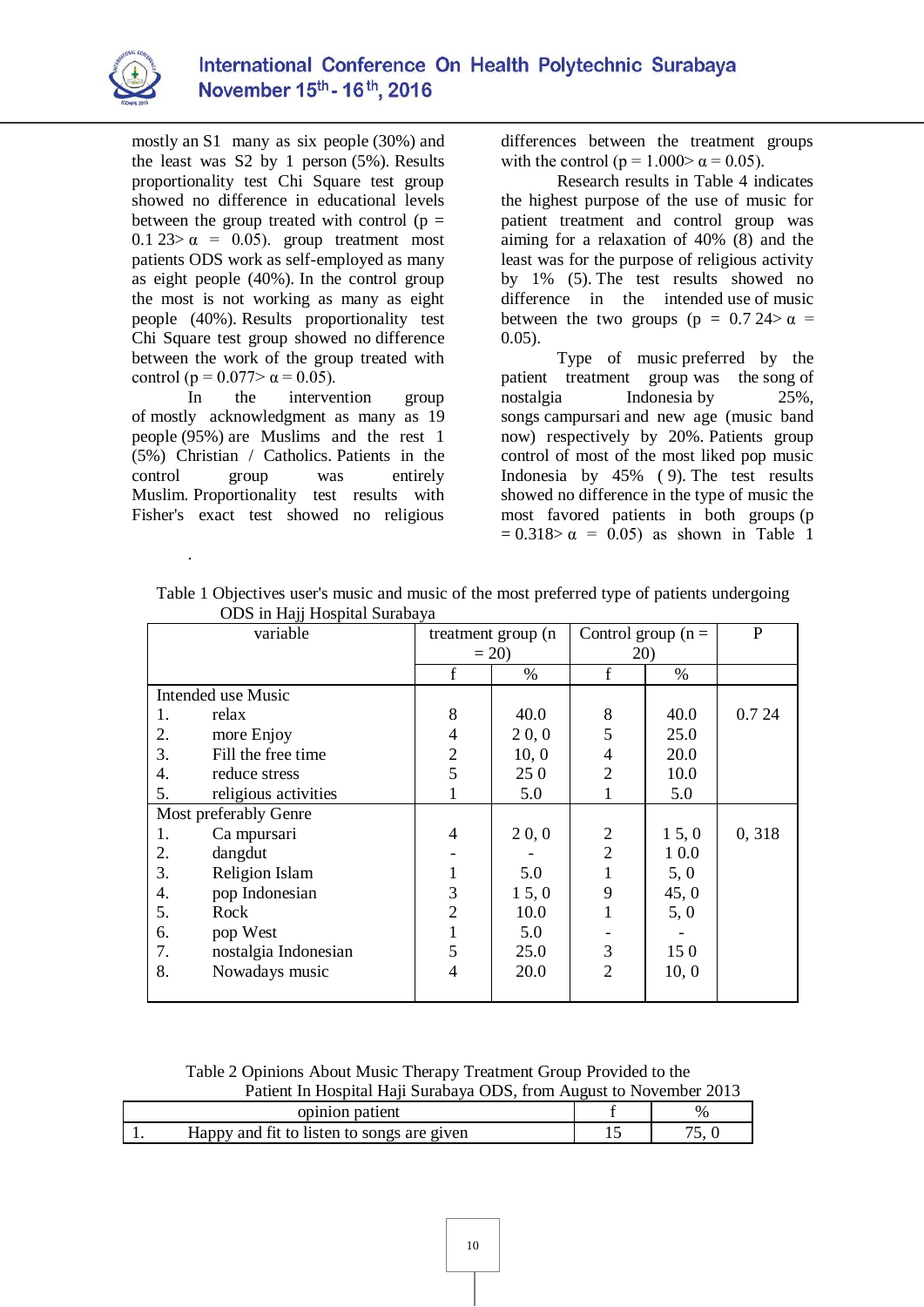

| <u>.</u> | All patients favorite song        | 10. 0 |
|----------|-----------------------------------|-------|
|          | Most of his favorite songs        | 10, 0 |
|          | A small part of her favorite song |       |

Results of patient data collection treatment group who had been given music therapy majority (75%) expressed pleasure and match the songs are given, as many as 10% said all the songs are given is a favorite patient, and only 5% of patients who expressed a fraction songs the play is a favorite (table 2).

## **Effect of Music Therapy in Anxiety Reduction** *One Day Surgery* **Patients**

The results in Table 4 showed significant differences in the average anxiety pre-test and post test in the treatment group  $(p = 0.001 > \alpha = 0.05)$ . The average anxiety ODS patients who received music therapy in the pre-test was  $63$ ,  $25(SD \pm 3.52)$  and after receiving music therapy (post test) decreased to 57, 35 (SD  $\pm$  4, 44).

Table 3 Differences Mean Anxiety Pre Test and Post Test At Pasie n ODS That Got Not Got Therapy And Music in Hajj Hospital Surabaya

| Worry           | Mean $\pm$ SD       |                   |          |       |
|-----------------|---------------------|-------------------|----------|-------|
|                 | pre test            | Pos tests         |          |       |
| treatment group | 63, $25 \pm 3$ , 52 | $57.35 \pm 4.44$  | 13.039   | 0,001 |
| Control group   | $59.25 \pm 3.49$    | $60.90 \pm 6.008$ | $-1.212$ | .240  |

Table 4 Test Results Effect of Music Therapy Against Decrease Anxiety *One DaySurgery* Patient In Hospital Hajj Surabaya

|           | $STAI$ Mean $\pm$ SD |                  |       |       |
|-----------|----------------------|------------------|-------|-------|
| Worry     | treatment group      | Control group    |       |       |
| reduction | $-5.90 \pm 2.024$    | $1.65 \pm 6.089$ | 5.262 | 0,001 |

On the control group there was no significant difference in the average anxiety pre-test and post test (p =  $0.240$  a  $= 0.05$ ). The average score of the patient's pretest anxiety ODS in Hajj Hospital Surabaya who did not receive music therapy at 59.25 (SD  $\pm$  3.492) and during post test increased to  $60.90$  (SD  $\pm$  6.008) as in table 3.

Results of analysis using independent sample test showed a significant difference in the average reduction in patient anxiety ODS Hajj Hospital Surabaya between treatment and control groups ( $p = 0.000 > \alpha = 0.05$ ). Patient treatment group who received music therapy experienced a decrease in average anxiety of 5.90 (SD  $\pm$  2.024) whereas in the control group who did not receive music therapy actually increased anxiety average of 1.65 (SD  $\pm$ 6.089).

#### **DISCUSSION**

Research results was shown their anxiety in patients Haji Hospital Surabaya ODS in both treatment and control groups. The average score pre-test anxiety using STAI in patients treated group at 63, 25 (SD  $\pm$  3.52), while the control group of 59.25 (SD  $\pm$  3.492). Average pre-test anxiety scores in the treatment group and the control the above shows that moderate anxiety (maximum score 80).

This is in accordance opinions Bisri (2007), quoted by Yendi (2012) that anxiety is increasing in patients undergoing surgery *One Day Surgery.* Patient who underwent surgery in one day *(one day surge*ry*)* only has a short preparatory period, little time orientation in the unknown operating environment and isolated. These conditions cause anxiety higher than the operation planned (elective).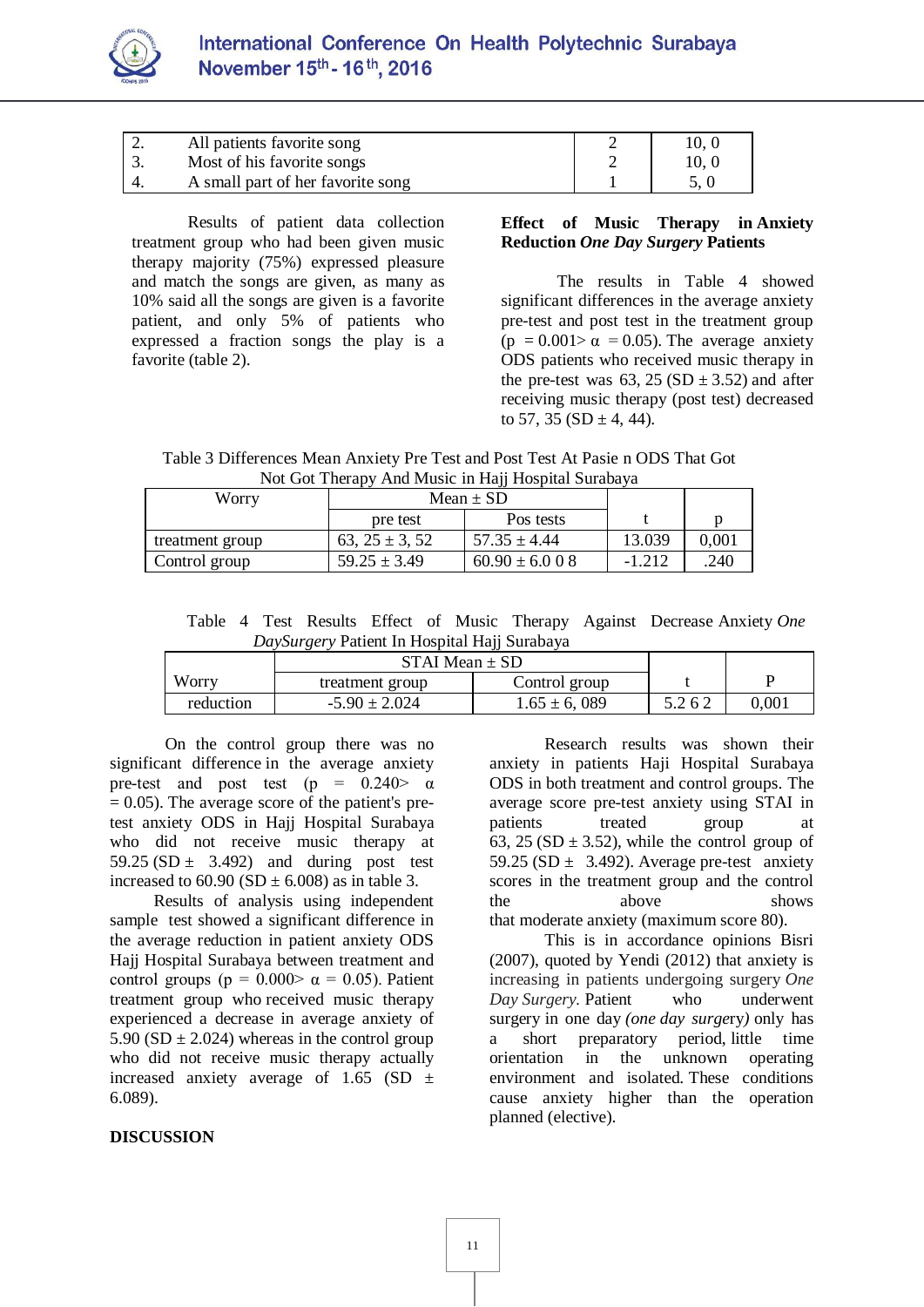

Anxiety usually occurs before surgery when patients were waiting for surgical procedures (Wetsch., *Et al.* 2009; Potter & Perry, 2005). At this time the nurse can meet the needs of comfort *(Relief)*psychospiritual patients including reduced anxiety before surgery (Kolcaba, 2011; Wolf, 2011). Nurses can provide nursing interventions *(Comfort Measures)* one form of music therapy to reduce patient anxiety before surgery one day Surgery as applied in this study.

Research results in 3 indicate a significant difference in the average decrease patient anxiety ODS in Hajj hospital Surabaya who received music therapy with who did not receive music therapy (p =  $0.000$ )  $\alpha$  $= 0.05$ ). Patients who got the treatment group music therapy experienced a decrease in average anxiety of  $5.90$  (SD  $\pm$  2.024) whereas in the control group who received music therapy showed precisely the average anxiety increased by 1,  $65 (SD \pm 6, 089)$  as shown in table 3.

It is proven that music therapy can lower patient anxiety before undergoing surgery one day (ODS). Research that proves the benefits of music for healing / health very much at all. One of the benefits of music is having the effect of distraction. The perception of music audiotori occurred in temporal lobe forwarded to the thalamus, midbrain, pound, amygdala, medulla, and hypothalamus (Thaut, 1990). Stimulus music increases the release of endorphins by the pituitary gland, the increase in electrical activity in the brain that spreads well connected to the limbic and autonomic control center of the brain centers result in diverting attention away from pain and reduce anxiety (Campbell, 2002).

In general, music waves induce vibrations in the eardrum stimulus transmitted to the SSP. Music has the function of calming the mind and emotions that stimulate alpha and beta waves that affect SSP pressing relax and lull. Music therapy against stress hormones so soothing and relaxing. patients can be more relaxed and enjoy the songs are given.

Busy operating room environment makes patients experiencing tension. Music helps soften the tension of the operating room atmosphere is busy and stressful. In addition to music therapy can change the perception of the patient group treated on time. When listening to music can make the time seemed to stop for a patient can be carried in a song lyric and follow sing even carried away in the atmosphere of the song lyrics. Music makes the time seemed to stop thus patient's treatment group did not feel the waiting time operation.

In this study, music therapy interventions provided in accordance with the recommendation of the use of music interventions on clinical order are: 1) the music is soft and slow around 60-80 beats per minute; 2) The maximum volume level of 60 dB; 3) patients choose their own with the instructions; The minimum duration of the play 30 minutes long; and 4) measurement, followup and documentation of the effects (Campbell, 2002; Nilsson, 2008).

Music is a universal language. Most of the people love music. The results in 2. The third study showed as much as 75% (15 of 20) in the treatment group were given music therapy was pleasedand suited listen to songs that are given. And more as many as 10% said all or most of the songs and the songs are given a favorite, and only a small proportion (1%) stated a little song he liked. Additionallyin table 4 contained 40% (8 of 20 patients) treatment group patient's stated goal to use music for relaxation and by 2 to 5% use of music to reduce stress.

In the control group there was no significant difference in the average anxiety pre-test and post test (p =  $0.240 > \alpha$ )  $= 0.05$ ). The average score of the patient's pretest anxiety ODS in Hajj Hospital Surabaya who did not receive music therapy at 59.25 (SD  $\pm$  3.49) and when the post test increased to  $60.90$  (SD  $\pm$  6.0 1 8). Stocking of average post test anxiety was increased by 1,  $65 (SD \pm 6.08)$  as in table 3.

This can be explained the cause of the increase in the average scores of anxiety in the control group, among others, are busy operating room environment to make the patient increasingly tense, waiting a long time to make the patient feel running time minute seemed hours, the anxiety increases as the operation time is getting closer, the patient's mental preparation for a short one-day surgery, there is no support officer, nurse unfriendly act preparation procedure just surgery alone. All of these factors lead to patient discomfort and increase anxiety. High anxiety and prolonged lead to complications and the cancellation of the operation (Bisri 2007 in Yendi, 2012).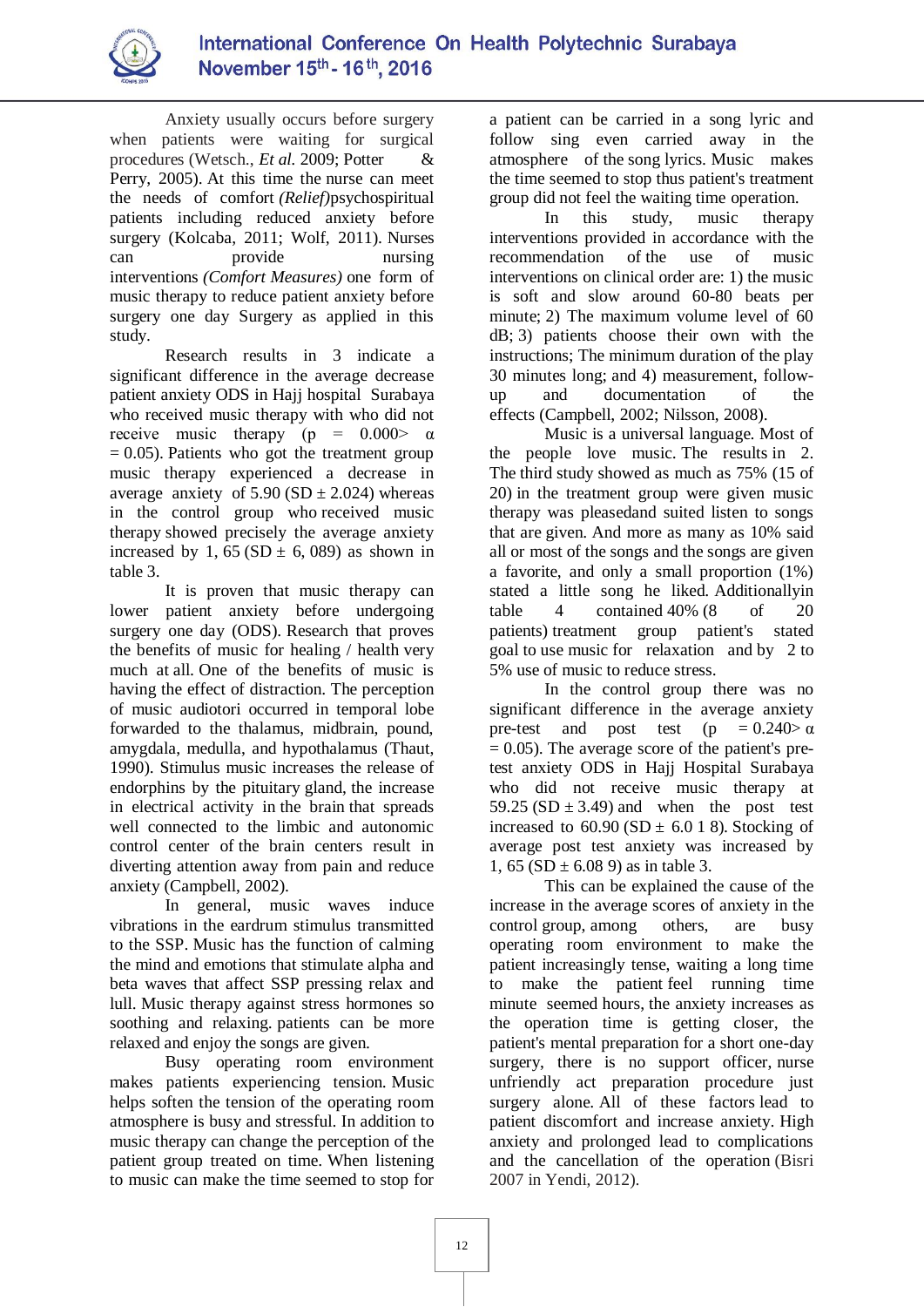

According Kolcaba in theory is that patients need physical comfort, psychospiritual, sociocultural and environmental before operasi.Kolcaba in theory mention because it requires the intervention fulfillment of comfort for patients who will undergo surgery. The assumptions developed by Kolcaba that comfort is a concept that has a relationship strong with care science. Nurses have Gives comfort to the patient and his family through intervention by the orientation measurement comfort. Consolation action performed by a nurse will strengthen patients and families who may feel like they are at home aloneso that patients feel comfortable and calm before surgery (Masters, 2013; Kolcaba, 2011).

## **CONCLUSION AND RECOMMENDATION**

Based on the results of the study can be summarized as follows: One Day Surgery Patients decreased anxiety after listening to his favorite music. Patients who did not listen to his favorite music experienced an increase in average anxiety

Some of the things recommended are for nurses operating room nurses should assess the level of anxiety before and after surgery and documented and meet patients comfort by providing an alternative nursing actions before surgery include music therapy

# **REFERENCES**

- Aisyah, S., (2012). *Studi Tingkat Kecemasan Pada Pasien Pre Operasi Katarak Di Poli Mata Rumkital Dr.Ramelan Surabaya*. *Htm*. Diakses tanggal 30 Maret 2012 jam 20.41
- Asmadi, (2009). *Teknik Prosedural Keperawatan Konsep dan Aplikasi Kebutuhan Dasar Klien*. Jakarta: Salemba Medika. hal. 166-170
- Campbell Don, (2002), *Efek Mozart: memanfaatkan kekuatan musik untuk mempertajam pikiran, meningkatkan kreativitas, dan menyehatkan tubuh*, alih bahasa Hermaya T., Cetakan kedua, Jakarta: PT Gramedia Pustaka Utama, h. 70-89
- Carpenito, L. J., (2004). *Nursing Care Plans & Documentation: Nursing Diagnoses and Collaborative Problems*, 4 Ed, Philadelphia: Lippincott Williams & Wilkins. P.665-668
- Cooke M., Chaboyer W. Scluter P. & Hiratos M. (2005). The Effect of music on preoperative anxiety in Day Surgery*. Journal of Advanced Nursing 52 (1*), p.47-55
- Corwin, J. E., (2009). Buku Saku patofisiologi. Alih Bahasa Nike Budhi Subekti.cetakan ke 3. Jakarta: EGC , h.231-5
- Djohan. (2006). *Terapi Musik, Teori dan Aplikasi*. Editor. Lidia Laksana H.,.Cetakan II. Yogyakarta: Galang Press. h.23, 55-57, 191
- Djohan. (2009). *Psikologi Musik*. Editor.Cetakan III. Yogyakarta: Penerbit Best Publisher. h.169, 244-246
- Guyton C., Arthur, Hall Edward John J., (2011). *Guyton and Hall Texbook of Medical Physiology: Guyton Physiology Series*. W.B. Saunders/Elseivier
- Kolcaba K., (2011). Comfort Theory. Nursing Theories: a companion to nursing theories and models. February 10.2011. *www.currentnursing.com/ nursing\_theory/comfort\_theory\_Kathy\_ Kolcaba.html*. Diakses tanggal 30 Maret 2013 jam 04.40
- Kulsum A,. Ismonah, Meikawati W,. (2011). *Perbedaan tingkat kecemasaan pasien sebelum dan sesudah diberikan terapi musik klasik di RSUD Tugurejo Semarang.* Skripsi. Tidak dipublikasikan Semarang: Stikes Telogorejo Semarang. diakses tanggal 30 Maret 2013.
- Lee D., Henderson A. & Shum D. (2004). The Effect of music on preoperative anxiety in Hong Kong Chinese Day Patient. *Journal of Clinical Nursing 13*. p.297- 303
- Masters K., (2013). *Role Development in Professional Nursing Practice*. Third Ed. USA: Jones & Barlett Publishers. P.73-74
- Mucci Kate & Mucci Richard. 2002. *The Healing Sound of Music. Manfaat musik untuk kesembuhan, Kesehatan, dan Kebahagiaan*. Alih Bahasa Juni Prakoso. Jakarta: Gramedia Pustaka Utama. h.77-78
- Ni CH, Tsai WH, Lee LM, Kao CC, Chen YC.(2011). Minimising preoperative